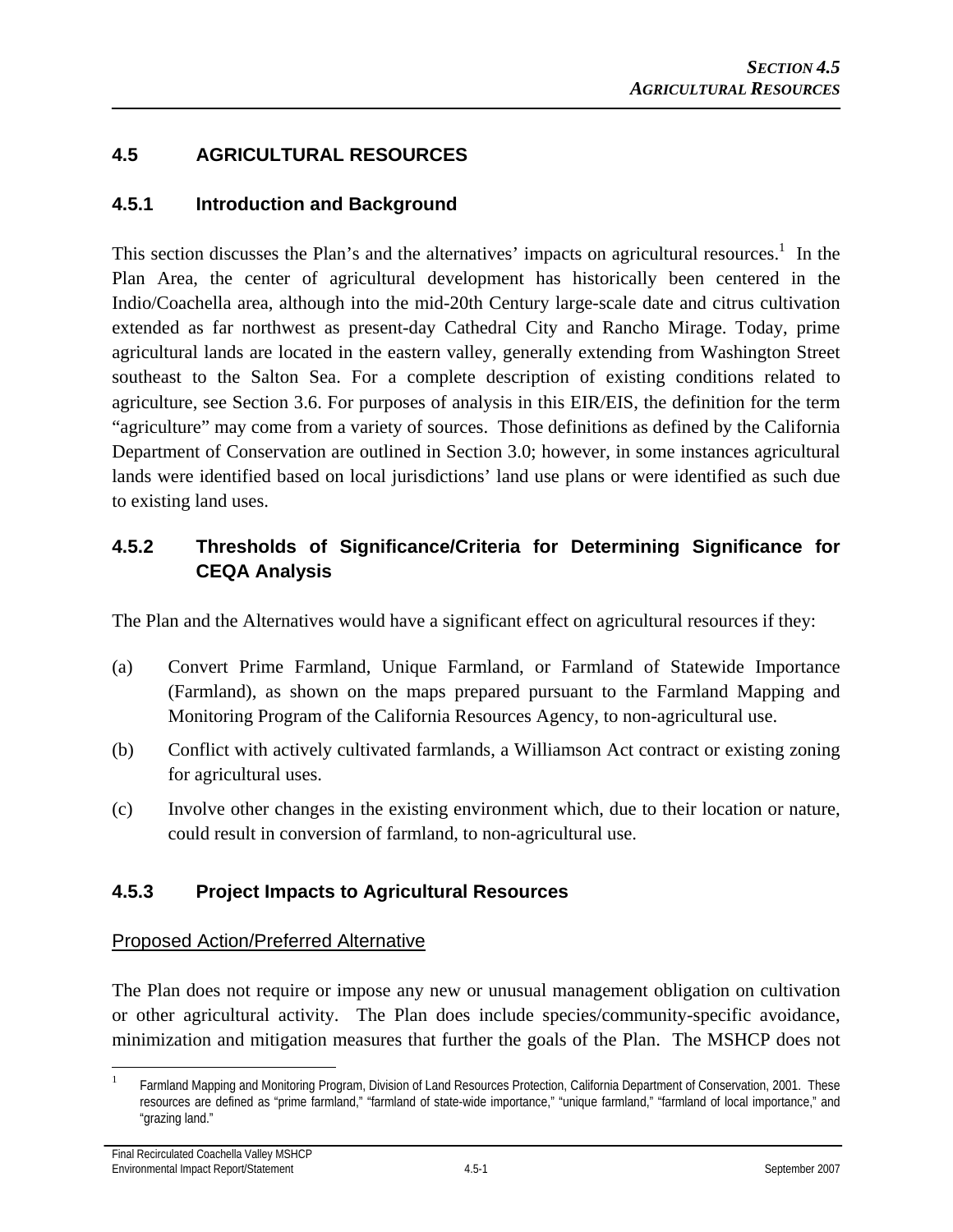provide Take Authorization for nor control agriculture. Further, "development" is defined in the MSHCP as, "The uses to which land shall be put, including construction of buildings, structures, infrastructure and all associated alterations of the land." Development refers to new land disturbances and conversions. Agricultural activities are not subject to the MSHCP. Agricultural activities including cultivation, processing, storage, equipment maintenance and other activities associated with agriculture would not be subject to MSHCP requirements unless a permit or entitlement were required from a Permittee.

The Plan Land Use Adjacency Guidelines address drainage, toxic materials, lighting, noise, invasive plants, barriers and land disturbance (grading/development) on land to be developed. These Guidelines do not apply to agricultural activities as these are not subject to the MSHCP; nor do agricultural activities receive Take Authorization through the MSHCP. Additionally, the Plan does identify the use of agricultural pesticides but does not prescribe any particular use regime. Neither does the Plan change the legal or regulatory environment in which agricultural activities, including the application of agri-chemicals, are to be conducted in the Plan Area.

In the Proposed Action/Preferred Alternative, approximately 1,120 acres of farmland near the Salton Sea are included in the Conservation Area. This could constitute a maximum potential loss of 1.4% of agricultural lands in the Plan Area. These lands carry a heavy load of mineral salts from decades of on-going evaporation of irrigation water, and about one-half are in cultivation. The lands in this area, including the subject 1,120 acres, are designated as "Farmland of Local Importance" by the California Department of Conservation.<sup>2</sup> The Plan includes only approximately 710 acres of currently undisturbed, state-designated farmlands in conservation. Of these designated "Prime" and "Statewide Importance" lands, only about 70 acres have the potential for cultivation.

No other active farmlands are included in the Plan Conservation Areas. Approximately 160 acres of "Prime Farmland" (without access to irrigation water) is mapped within the existing bounds of the CV Fringe-toed Lizard Preserve, and adoption of the Plan does not change the circumstances of these lands. An additional 480+/- acres of state-designated "Unique Farmland" is located within the East Indio Hills Conservation Area and is currently entitled for sand and gravel surface mining, with subsequent dedication to conservation upon conclusion of mining and reclamation activities. It should be noted that over the past decade, extensive areas of farmlands designated "Prime" and "Statewide Importance", including lands previously in active agriculture and with access to irrigation water, have been converted to a variety of urban uses. Based upon the limited impact to active agricultural lands and state-identified farmlands with the potential for conversion to agricultural use, the Plan will have a less than significant impact on these lands.

 $\overline{a}$ 2 Ibid.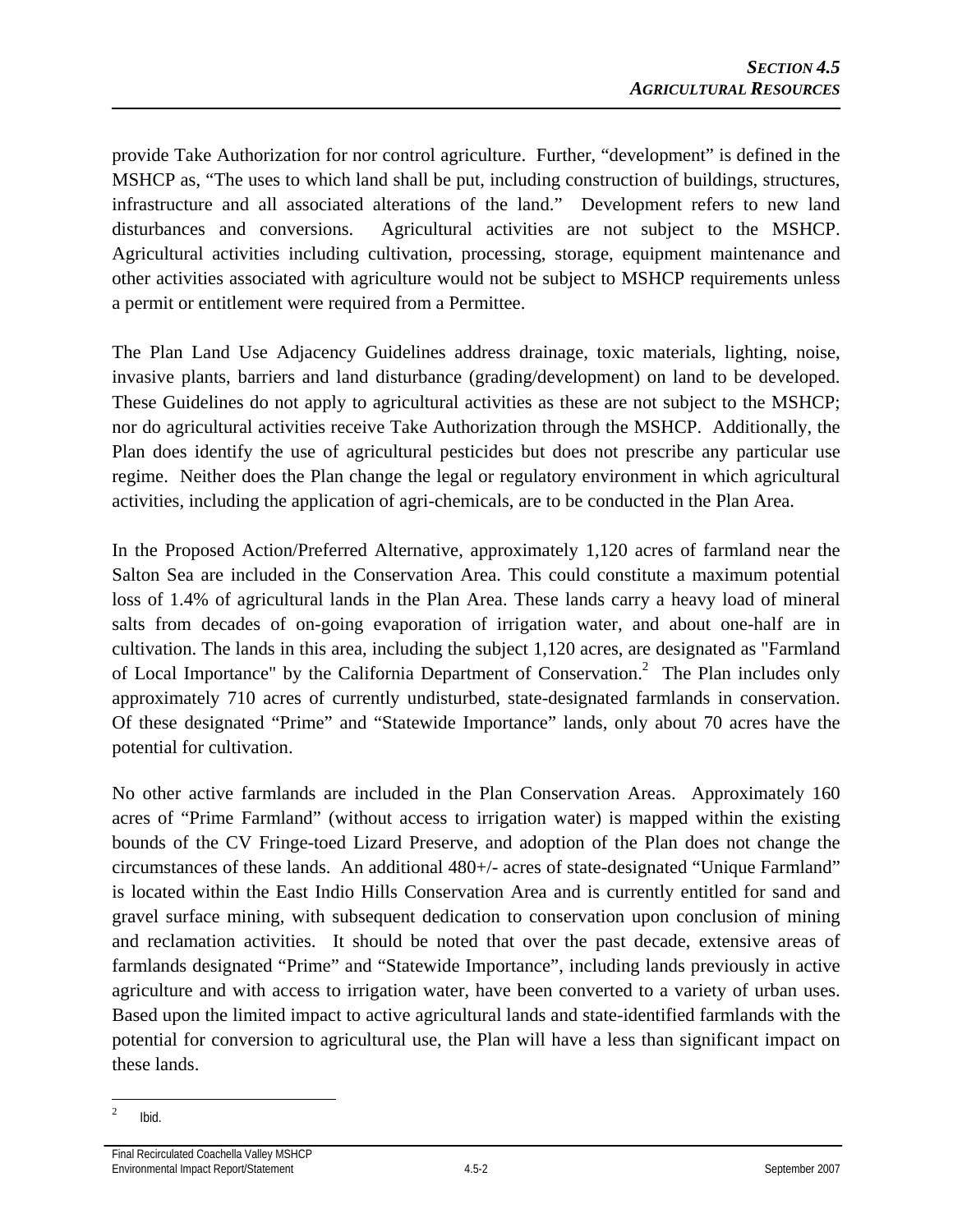The Alternative also includes designated agricultural lands already within the boundaries of the Coachella Valley Preserve of the fringe-toed lizard, immediately west of Washington Street and north of I-10. Other agricultural soils in this area have been converted into or are planned for Development. No other active or cultivatable land is impacted by the implementation of this Alternative. Therefore, given the limited impact on marginal farmlands, the alternative would not significantly conflict with or result in conversion of designated or actively cultivated important farmland. Additionally, this Alternative would not impact lands under Williamson Act contract. The subject lands are designated "Agriculture" on the Riverside County General Plan (Eastern Coachella Valley Area Plan). It is important to note that adoption of the MSHCP would not compel owners to sell the subject lands, cease agricultural or other otherwise legal activities, nor would the placement of these lands within a Conservation Area affect existing or future Williamson Act contracts.

Important farmlands in the Coachella Valley, as determined by the California Department of Conservation, are shown on *Exhibit 4-4*.

# **Consistency with General Plan Policies**

The County General Plan policies recognize the importance of retaining agricultural lands and activities, but states that protection should be focused on lands "where agricultural activity can be sustained at an operational level" (LU 16.1). As noted above, essentially all of the Plan area agricultural lands (GP or state designated, and lands in active cultivation) are lower value, are entitled for other uses (conservation, mining) or lack access to irrigation water.

Furthermore, conversion of agricultural lands to urban use generally requires an amendment to the applicable General Plan, as well as discretionary actions by the local jurisdiction. Conversion of agriculture to urban use would need to be addressed by additional environmental review. Thus, although implementation of the MSHCP Plan may lead to a pattern of future development different from that which may occur in the absence of the Plan, it is not necessarily the case that there will be a widespread urbanization of agricultural lands. Such conversion, if it does occur, is subject to public policy decisions and market factors which are not directly associated with the Plan.

# **Consistency with County Right-to-Farm Ordinance**

The County's Right-to-Farm Ordinance (Ordinance 625.1) is intended to preclude agricultural lands from being declared a nuisance if it has been in operation for more than three years and has not been declared a nuisance during that time. The proposed Plan does not identify agriculture as a nuisance, but does recognize that agriculture (and other land uses) does have a potential for impacting vegetation and wildlife beyond the bounds of agricultural activity. As demonstrated,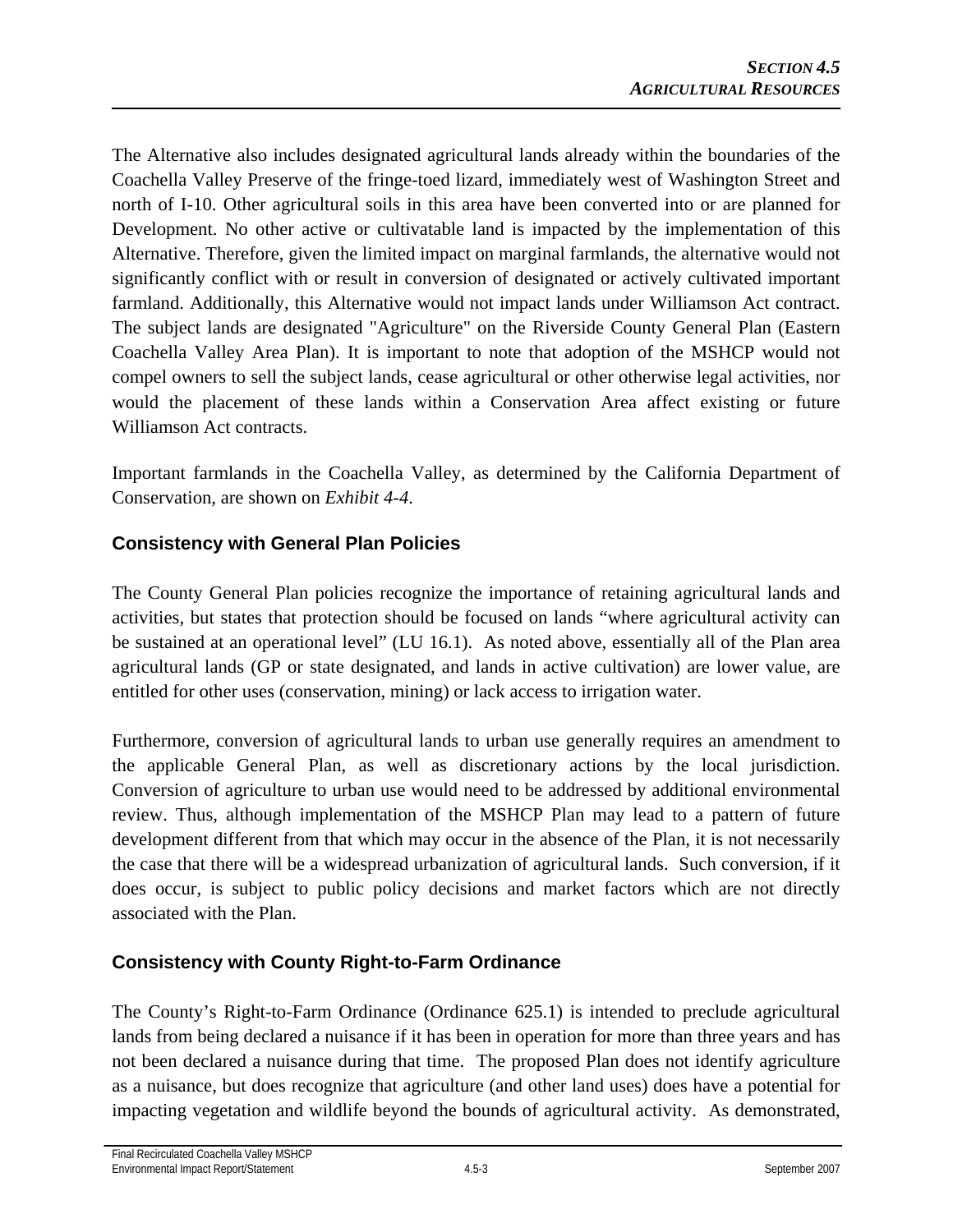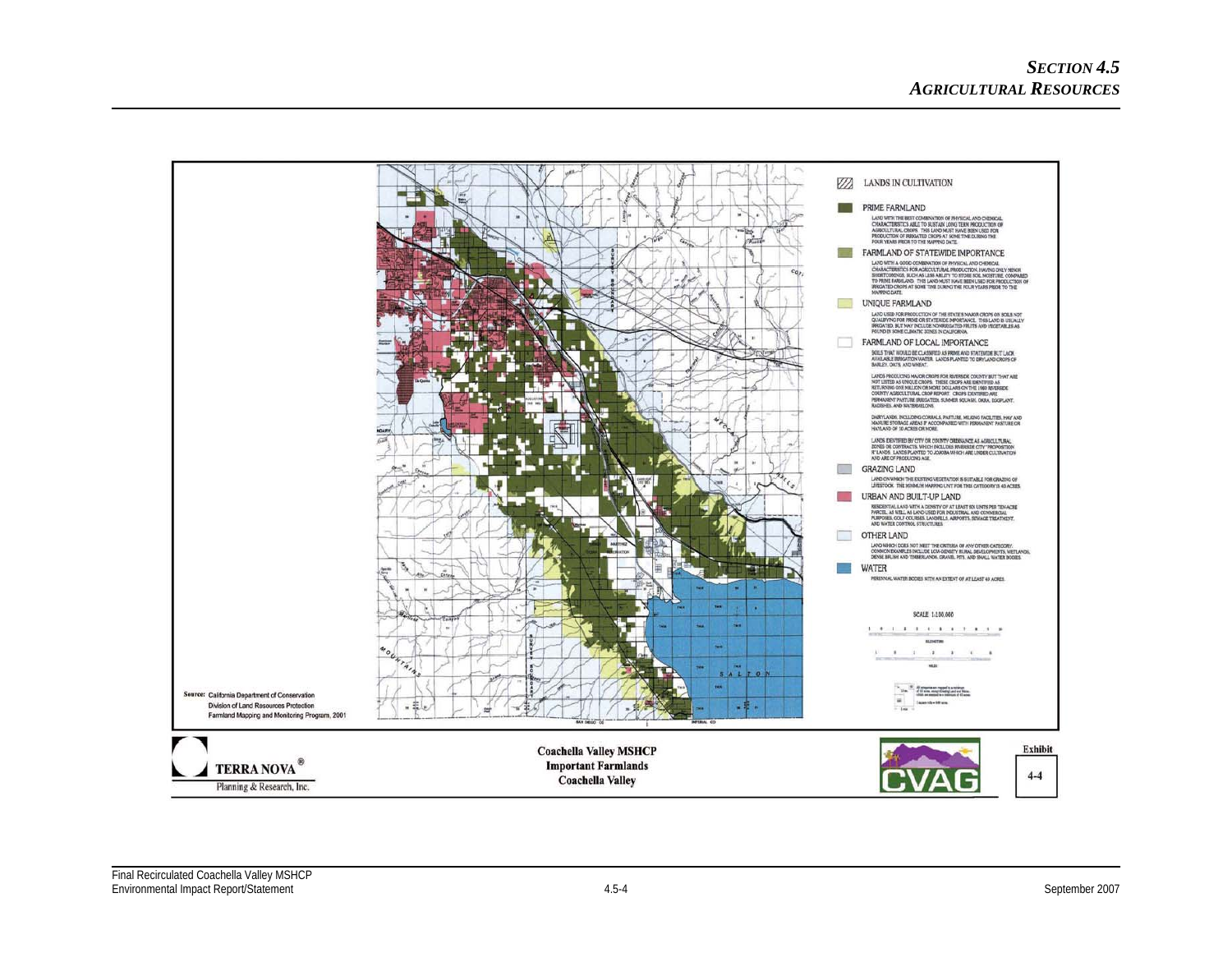the Plan does not restrict existing agricultural uses, nor does it prohibit or unreasonably restrict activities essential to irrigation, pest control, equipment operation, cultivation or the raising of farm animals. The Plan does not affect activities, which as stated in the County Ordinance 625.1, are conducted in a manner consistent with proper and accepted customs and standards.

### **Indirect Impacts to Agricultural Economy and Industry**

As discussed above, the MSHCP has a very limited and less than significant impact on the agricultural industry, and thus on the ability for this industry to generate jobs. The agricultural industry is being affected by a wide range of changing circumstances, including relatively high costs of production and falling competitiveness compared to producers elsewhere. The implementation of the MSHCP will not have a significant effect on the agricultural industry or associated employment either directly, indirectly or cumulatively. Additionally, the assembly of the Reserve System will be accomplished through the acquisition of conservation lands from willing sellers. No owners of agricultural or other lands will be compelled to sell their lands.

### **Indirect Impacts to Biological Resources**

One species, burrowing owl, frequently occurs in agricultural areas, and is especially found in and around agricultural drains and canals. The species is also found in and around drainage berms and flood control levees. Recognizing these opportunities to facilitate burrowing owl conservation in the Plan area, the CVCC, on behalf of three public agency Permittees (Riverside County Flood Control, CVWD and IID), will inventory owl locations along levees, berms, dikes and similar structures under the management responsibility of these Permittees. Based upon these surveys and in consideration of O&M requirements associated with these facilities, each agency shall prepare an O&M management manual, which provides for the protection of the owl to the greatest extent feasible (see Plan Section 4.4). However, this will not impact or stop agricultural operations.

In addition, most of the edge boundaries between agricultural lands and proposed Conservation Areas on the eastern and western boundaries of the valley floor include substantial buffers, including major flood protection dikes and levees on the west valley and topography and flood protection levees on the east. These circumstances further limit the potential for conflicts between agriculture and the MSHCP.

The MSHCP provides a variety of measures for the conservation of burrowing owl and desert pupfish in the Conservation Areas where these species occur. These measures include acquisition of habitat from willing sellers; required management measures pertaining to CVWD, and for the burrowing owl, a requirement that CVCC inventory owl locations along levees,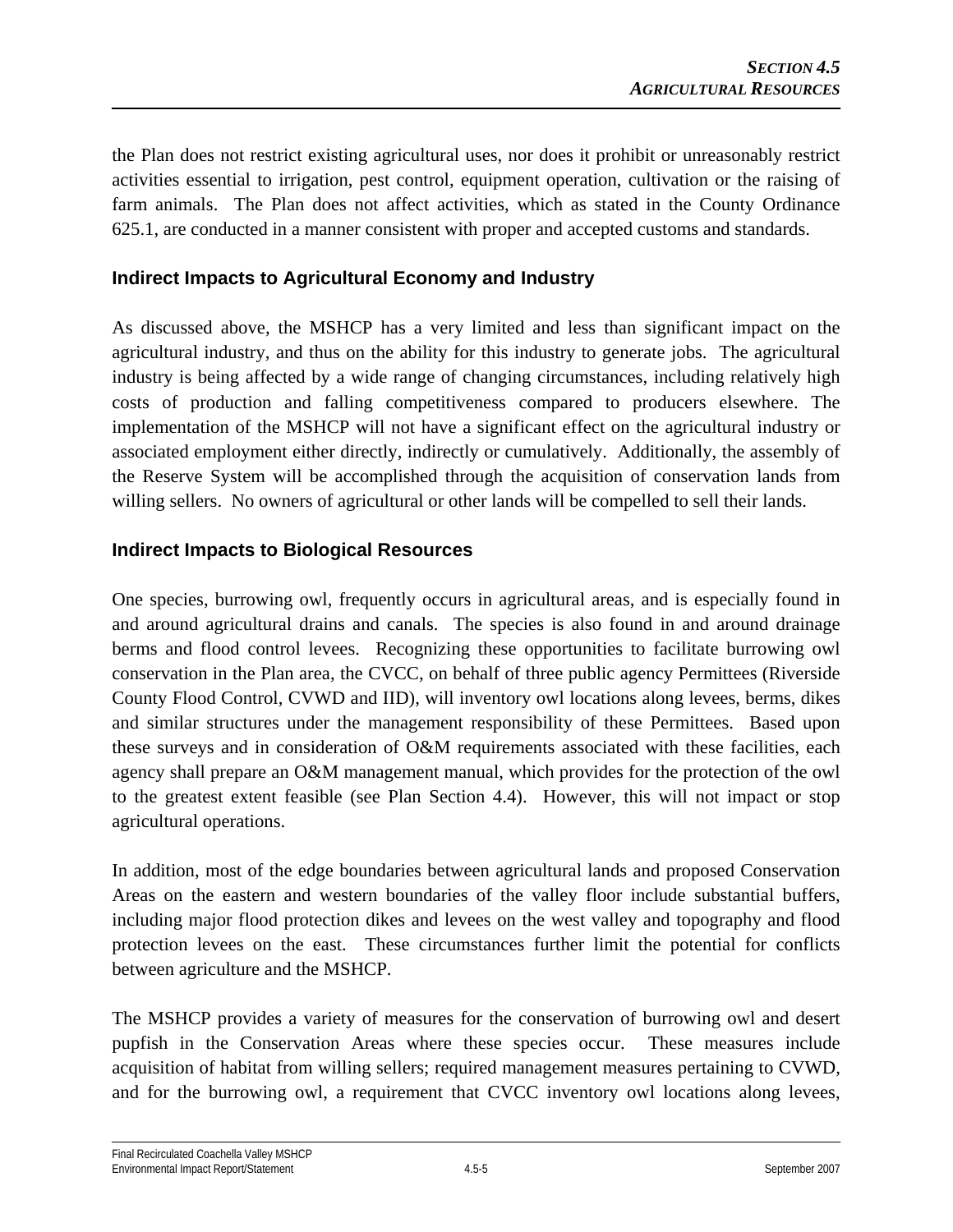berms, dikes, and similar structures under the management responsibility of the Permittees. The Plan also provides for the installation of artificial owl burrows as an Adaptive Management measure, if monitoring deems that such activities are warranted to bolster owl populations or to address a loss of nests or habitat elsewhere in the Plan area. The construction of artificial burrows would occur on Reserve Lands. There is no requirement for such burrows to be established on private agricultural lands, although such measures could be carried out on a voluntary basis.

The Plan also includes conservation goals for the desert pupfish, which is in part associated with the lower CV Stormwater Channel and delta areas, as well as agricultural drains in this area where the fish occurs or may occur. Pupfish "refugia" are also located in Dos Palmas and in the Coachella Preserve in Thousand Palms. Plan goals include the protection of ecological processes, including agriculture-related hydrologic processes in drains and the CVSD. The Plan provides that a program of biological monitoring and Adapted Management actions will be developed by CVWD within one year of Plan approval, to ensure persistence of pupfish populations in the agricultural drains. However, as with the burrowing owl, this program will not impact agricultural operations.

*Exhibit 4-4a* shows agricultural land in the Conservation Areas.



Exhibit 4-4a: Agricultural Land in the Conservation Areas Proposed Action/Preferred Alternative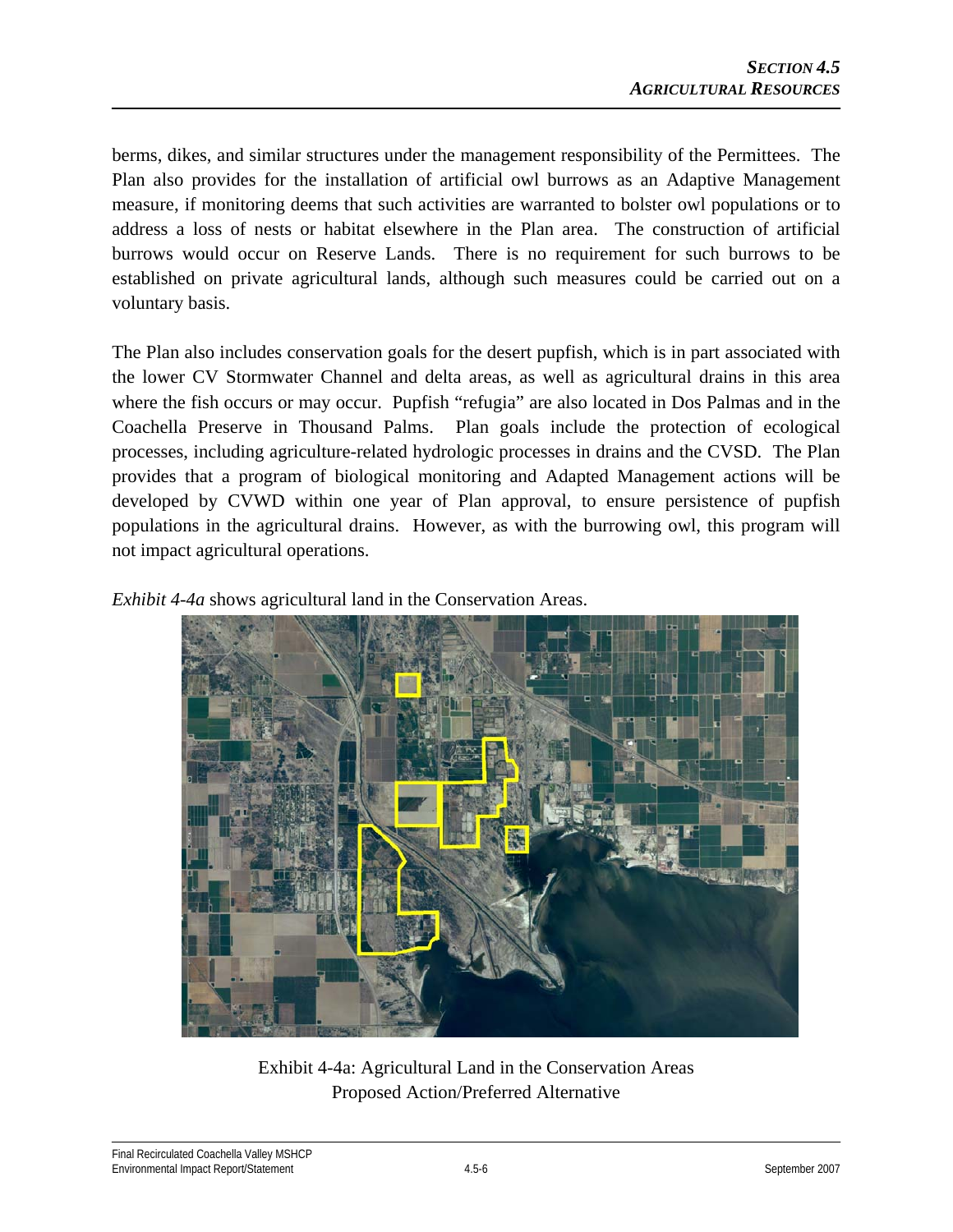#### Public Lands Alternative

No new areas would be acquired for Plan purposes under this Alternative. Therefore, the Alternative would not significantly conflict with designated or actively cultivated important farmland, nor would it affect lands under Williamson Act contract.

#### Core Habitat with Ecological Processes Alternative

This Alternative would entail less overall acquisition than the Preferred Alternative; however, the same agricultural lands would be affected. The impacts of this Alternative would be, therefore, the same as those under the Preferred Alternative.

#### Enhanced Conservation Alternative

This Alternative would result in a substantial increase in lands within a Conservation Area beyond that of any of the other Alternatives. Additional lands would be added to a variety of broadly distributed Conservation Areas. This Alternative would result in direct impacts to existing agricultural activities on 700± acres located both east and west of Dillon Road and north of I-10 and designated as "Unique Farmland". These lands are designated "Agriculture" in the Riverside County General Plan (Western Coachella Valley Area Plan). The placement of these lands in a Conservation Area could be a significant impact for CEQA analysis purposes. It is important to note that the adoption of this MSHCP alternative would not compel owners to sell the subject lands, cease agricultural or other otherwise legal activities, nor would the placement of these lands within a Conservation Area affect existing or future Williamson Act contracts.

#### No Action/No Project Alternative

The No Action/ No Project Alternative would preclude the adoption and implementation of a multiple species habitat conservation plan. Based upon the essential "grandfathered" status of existing agricultural activity in the Plan Area, this alternative would not affect agriculture or agricultural lands.

*Table 4-4* summarizes impacts of the alternatives on agricultural resources.